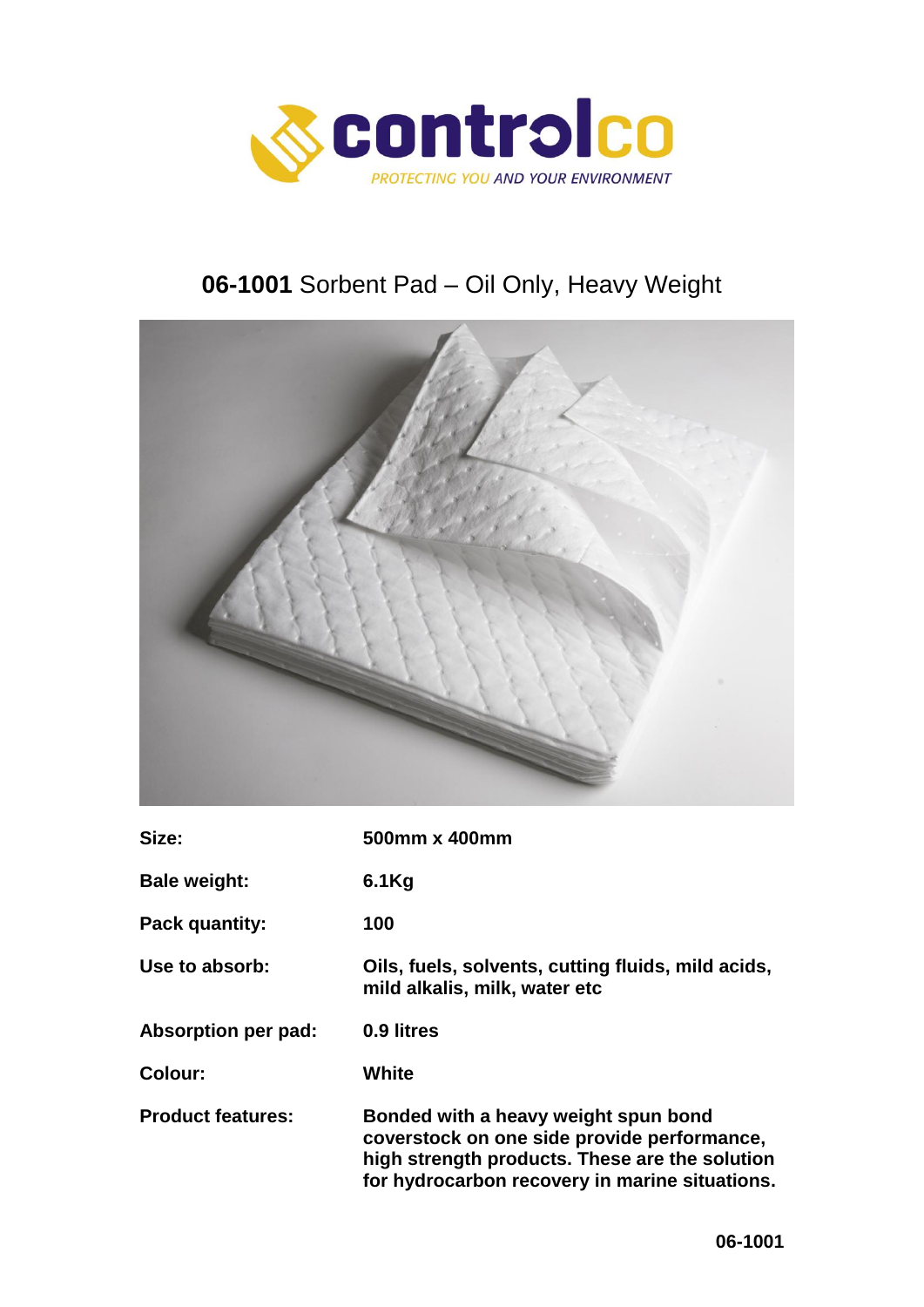

# **MATERIAL SAFETY DATA SHEET**

| <b>Document</b><br>ΠD | 48-ر | <b>Issue Date</b> | 09.04.09           |
|-----------------------|------|-------------------|--------------------|
| V ersion              | l-04 | <b>Supersedes</b> | NI<br>14/ <i>1</i> |

#### **1 IDENTIFICATION OF THE SUBSTANCE/PREPARATION**

| <b>Trade Name</b>   | <b>Controlco Oil Sorbent Pad</b> |  |
|---------------------|----------------------------------|--|
| <b>Supplied By:</b> | <b>Spill Solutions Ltd</b>       |  |
|                     | <b>Chesterfield Street</b>       |  |
|                     | <b>Greymouth, New Zealand</b>    |  |
|                     | 7805                             |  |
| <b>Telephone:</b>   | $+6437680190$                    |  |

#### **2 COMPOSITION/INFORMATION ON INGREDIENTS**

| <b>Ingredient Name, Classification and Remarks   CAS Number</b> |                 | <b>Percentages</b> |
|-----------------------------------------------------------------|-----------------|--------------------|
| <b>Polypropylene</b>                                            | $9003 - 07 - 0$ | <b>100.0</b>       |

#### **3 HAZARDS IDENTIFICATION**

| Critical Hazards: |
|-------------------|
|-------------------|

# **4 FIRST AID MEASURES**

| <b>Eye Contact:</b>          | No need for first aid is anticipated in the event of eye   |
|------------------------------|------------------------------------------------------------|
|                              | contact.                                                   |
| <b>Skin Contact:</b>         | No need for first aid is anticipated in the event of eye   |
|                              | contact.                                                   |
| <b>Inhalation:</b>           | No need for first aid is anticipated.                      |
| <b>Ingestion:</b>            | No need for first aid is anticipated.                      |
| <b>Special Instructions:</b> | Follow first aid procedures for the fluids which are being |
|                              | absorbed                                                   |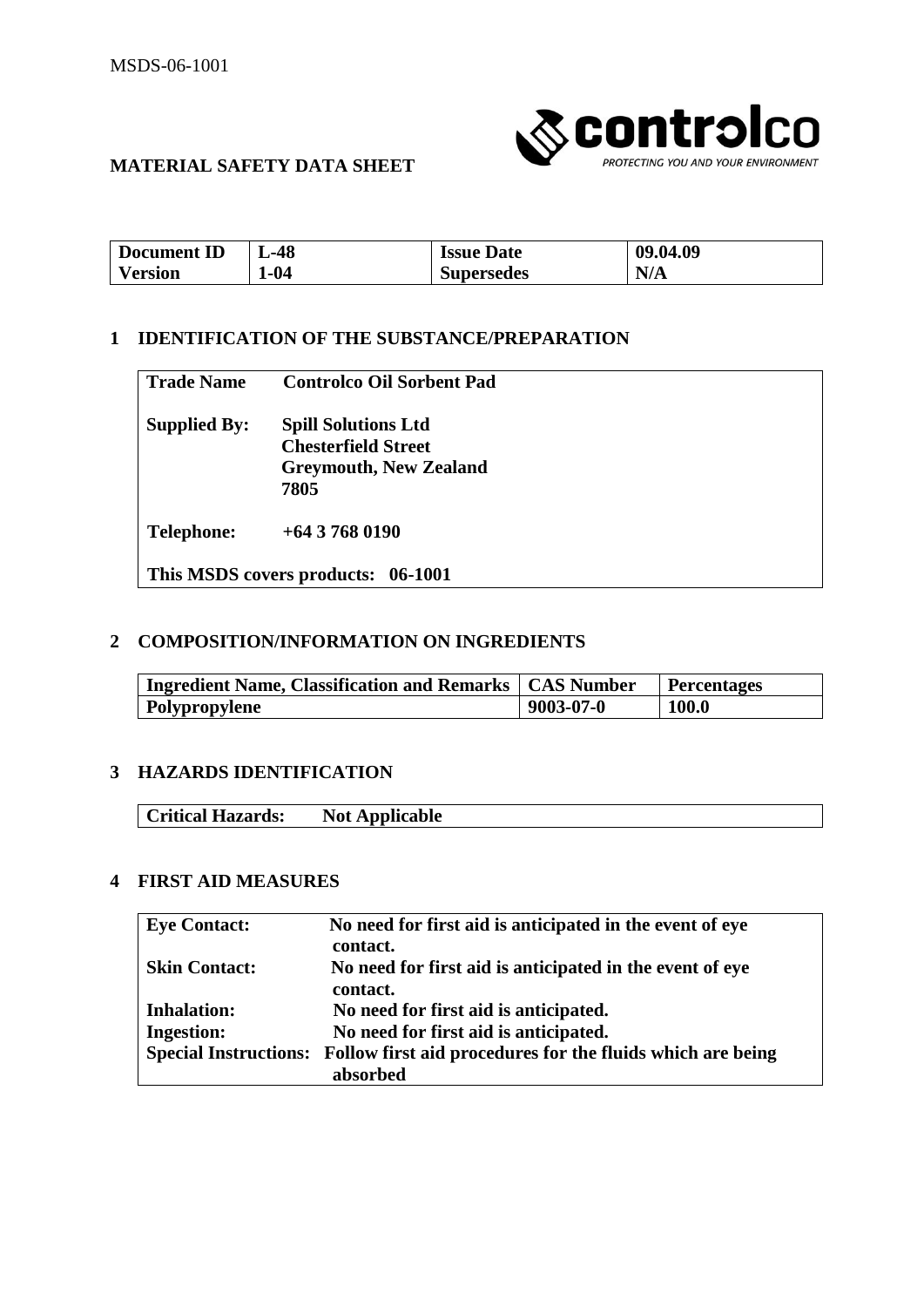## **5 FIRE FIGHTING MEASURES**

| Suitable Extinguishing Media: Water. Carbon Dioxide. Dry Chemical. |                                                                                                                           |  |
|--------------------------------------------------------------------|---------------------------------------------------------------------------------------------------------------------------|--|
| <b>Combustion Products:</b>                                        | Carbon Monoxide and Carbon Dioxide. Aldehydes.<br>Ketons. Hydrocarbons. Methane. Toxic vapours,<br>gases or particulates. |  |
| <b>Fire Fighting Procedure:</b>                                    | Does not support combustion. Choose material<br>suitable surrounding fire.                                                |  |

# **6 ACCIDENTAL RELEASE MEASURES**

| <b>Personal Precautions:</b>                               | Observe precautions from other sections.                                                             |
|------------------------------------------------------------|------------------------------------------------------------------------------------------------------|
| <b>Environmental Precautions: Methods for cleaning up:</b> | When using XR or SR sorbents, follow the spill<br>information for the<br>response<br>spilled liquid. |

# **7 HANDLING AND STORAGE**

| <b>Precautions for Safe Storage:</b> Keep container dry. |                                                                                                                                                                                                                                                                                                                                                                                                                                                                                                                                                                                                                                                      |
|----------------------------------------------------------|------------------------------------------------------------------------------------------------------------------------------------------------------------------------------------------------------------------------------------------------------------------------------------------------------------------------------------------------------------------------------------------------------------------------------------------------------------------------------------------------------------------------------------------------------------------------------------------------------------------------------------------------------|
|                                                          | Precautions for Safe Handling: No precautions are required for normal handling of<br>this product. However, flammable or other<br>hazardous liquids, when contained in any<br>absorbent material, may continue to be hazardous<br>or unsafe and under certain conditions may<br>spontaneously ignite. Therefore, wear respiratory<br>protection and protective clothing appropriate for<br>such liquids. Exercise extreme care when handling,<br>storing or disposing of absorbent materials<br>containing such liquids to avoid personal injury<br>and environmental harm.<br>Dispose of only in accordance with local and<br>national regulations. |
|                                                          |                                                                                                                                                                                                                                                                                                                                                                                                                                                                                                                                                                                                                                                      |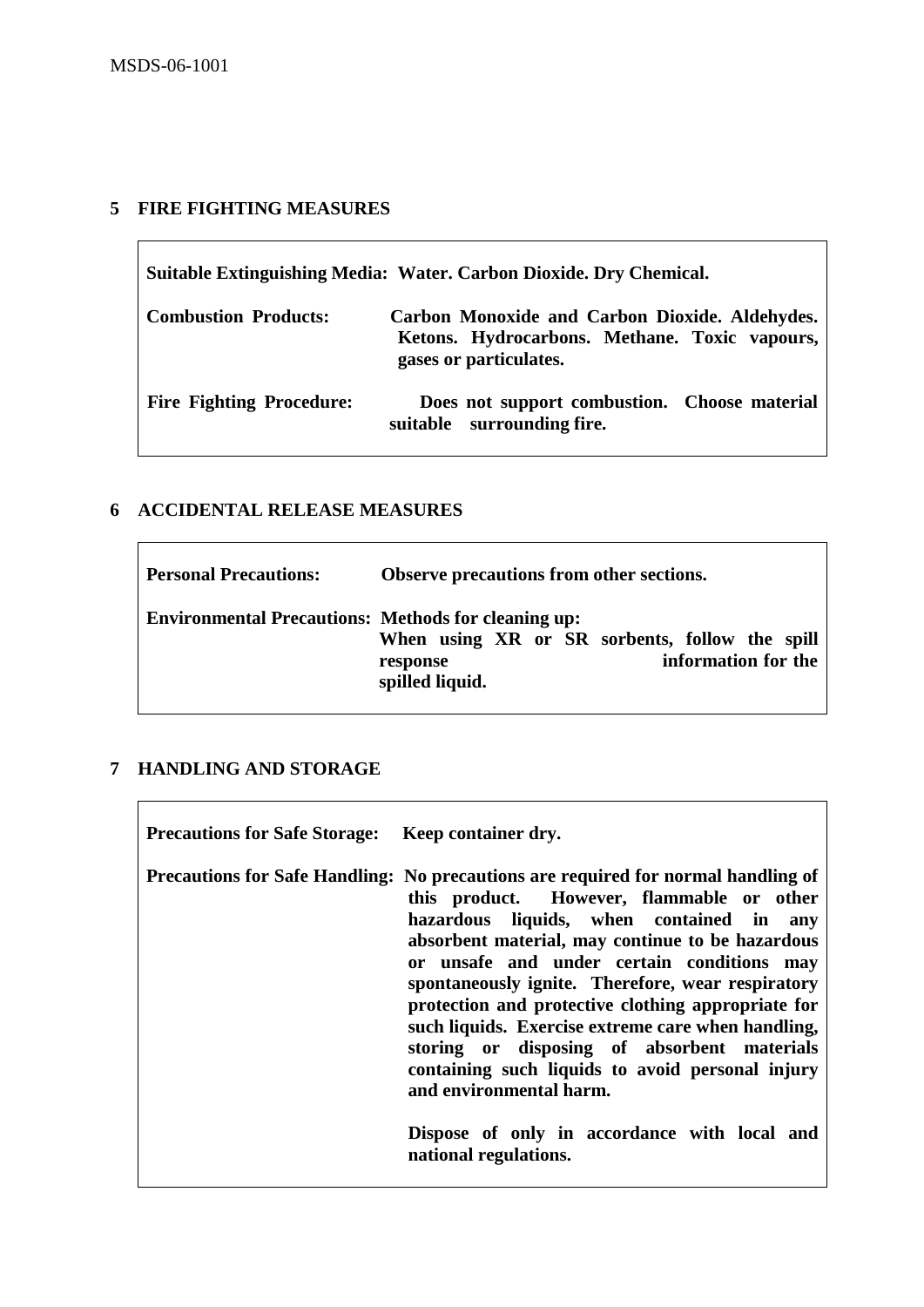## **8 EXPOSURE CONTROLS/PERSONAL PROTECTION**

| <b>Eye Protection:</b>          | Avoid eye contact.             |
|---------------------------------|--------------------------------|
| <b>Hand Protection:</b>         | Gloves not normally required.  |
| <b>Skin Protection:</b>         | <b>Not Applicable.</b>         |
| <b>Respiratory Protection:</b>  | <b>Not Applicable.</b>         |
| <b>Ingestion:</b>               | <b>Not Applicable.</b>         |
| <b>Recommended Ventilation:</b> | <b>Not Applicable.</b>         |
| <b>Special Instructions:</b>    | Keep out of reach of children. |
|                                 |                                |

## **9 PHYSICAL AND CHEMICAL PROPERTIES**

| <b>Appearance and Odour:</b>         | Solid, varying colour non-woven material with no |
|--------------------------------------|--------------------------------------------------|
|                                      | odour.                                           |
| Ph:                                  | <b>Not Applicable.</b>                           |
| <b>Boiling Point/Boiling Range:</b>  | <b>Not Applicable.</b>                           |
| <b>Melting Point/ Melting Range:</b> | <b>Not Applicable.</b>                           |
| <b>Flash Point:</b>                  | <b>Not Applicable.</b>                           |
| <b>Autoflammability:</b>             | 375 – 400 degrees centigrade                     |
| <b>Vapour Pressure:</b>              | <b>Not Applicable.</b>                           |
| <b>Water Solubility:</b>             | <b>Not Applicable.</b>                           |
| <b>Specific Gravity:</b>             | $0.070$ Water = 1                                |
| <b>Vapour Density:</b>               | <b>Not Applicable.</b>                           |
| <b>Volatile Organic Compounds:</b>   | <b>Not Applicable.</b>                           |
| <b>Evaporation Rate:</b>             | <b>Not Applicable.</b>                           |
| <b>Viscosity:</b>                    | <b>Not Applicable.</b>                           |
|                                      |                                                  |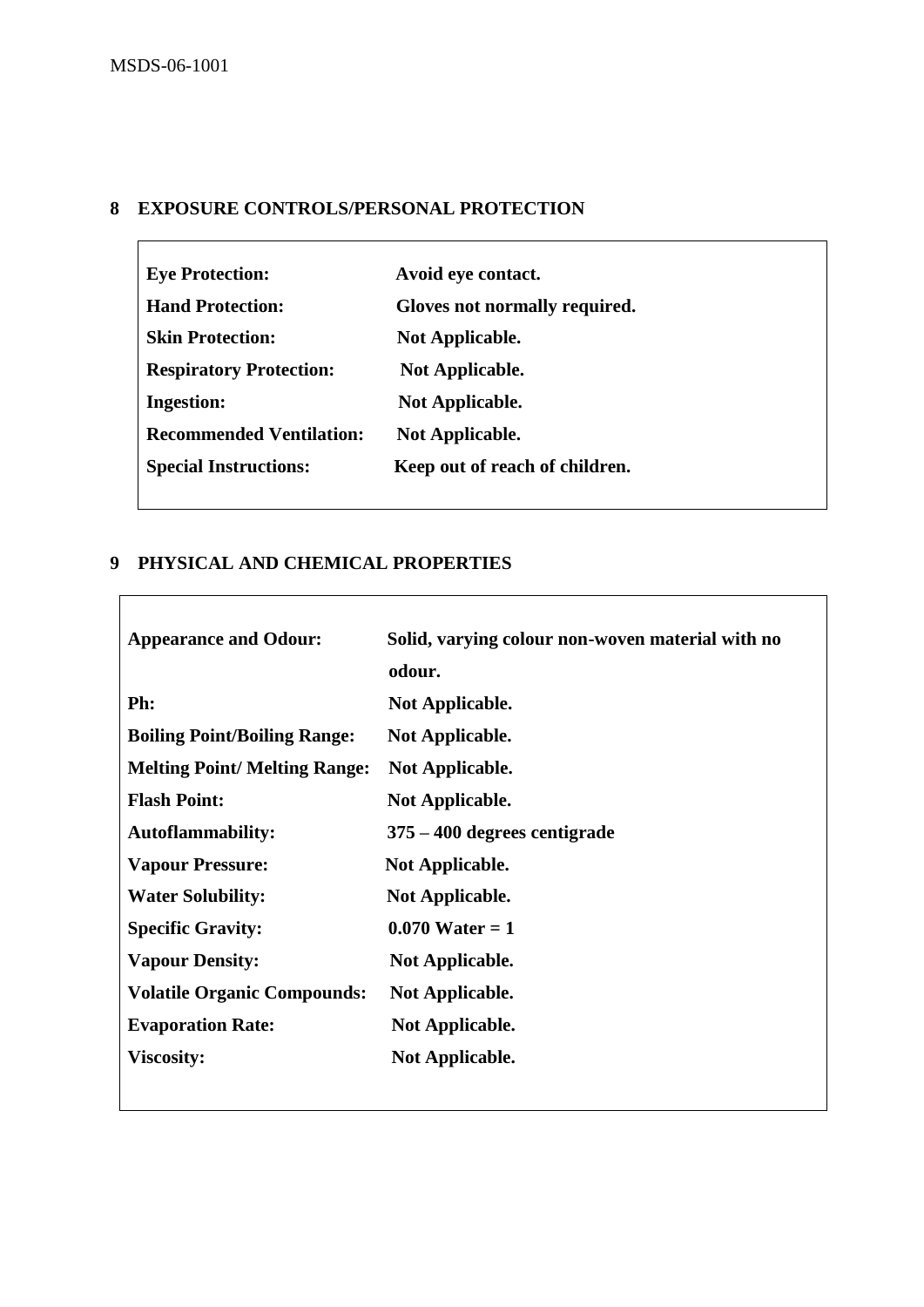# **10 STABILITY AND REACTIVITY**

| <b>Materials to Avoid:</b>      | None known.                                      |
|---------------------------------|--------------------------------------------------|
| <b>Hazardous Decomposition:</b> | Stable. Hazardous polymerisation will not occur. |

## **11 TOXICOLOGICAL INFORMATION**

| <b>Effects From Eye Contact:</b> | Eye contact is not expected to occur during normal<br>use of the product.                      |
|----------------------------------|------------------------------------------------------------------------------------------------|
|                                  | <b>Effects From Skin Contact:</b> No adverse health effects are expected from skin<br>contact. |
| <b>Effects From Inhalation:</b>  | No adverse health effects are expected from<br>inhalation exposure.                            |
| <b>Effects From Ingestion:</b>   | Ingestion is not likely route of exposure to this<br>product.                                  |

#### **12 ECOLOGICAL INFORMATION**

| <b>Ecotoxicity Data:</b>       |                                                                                           |
|--------------------------------|-------------------------------------------------------------------------------------------|
| Other effects and information: | Since regulations vary, consult applicable<br>regulations or authorities before disposal. |

## **13 DISPOSAL CONSIDERATIONS**

| <b>Product as Sold:</b>                              | Disposal alternative: Incinerate in an industrial or<br>commercial facility. |
|------------------------------------------------------|------------------------------------------------------------------------------|
| <b>Product in Use;</b>                               | Dispose of waste product in a landfill/waste disposal site.                  |
| <b>Potential for Recycling: Reclaim if feasible.</b> |                                                                              |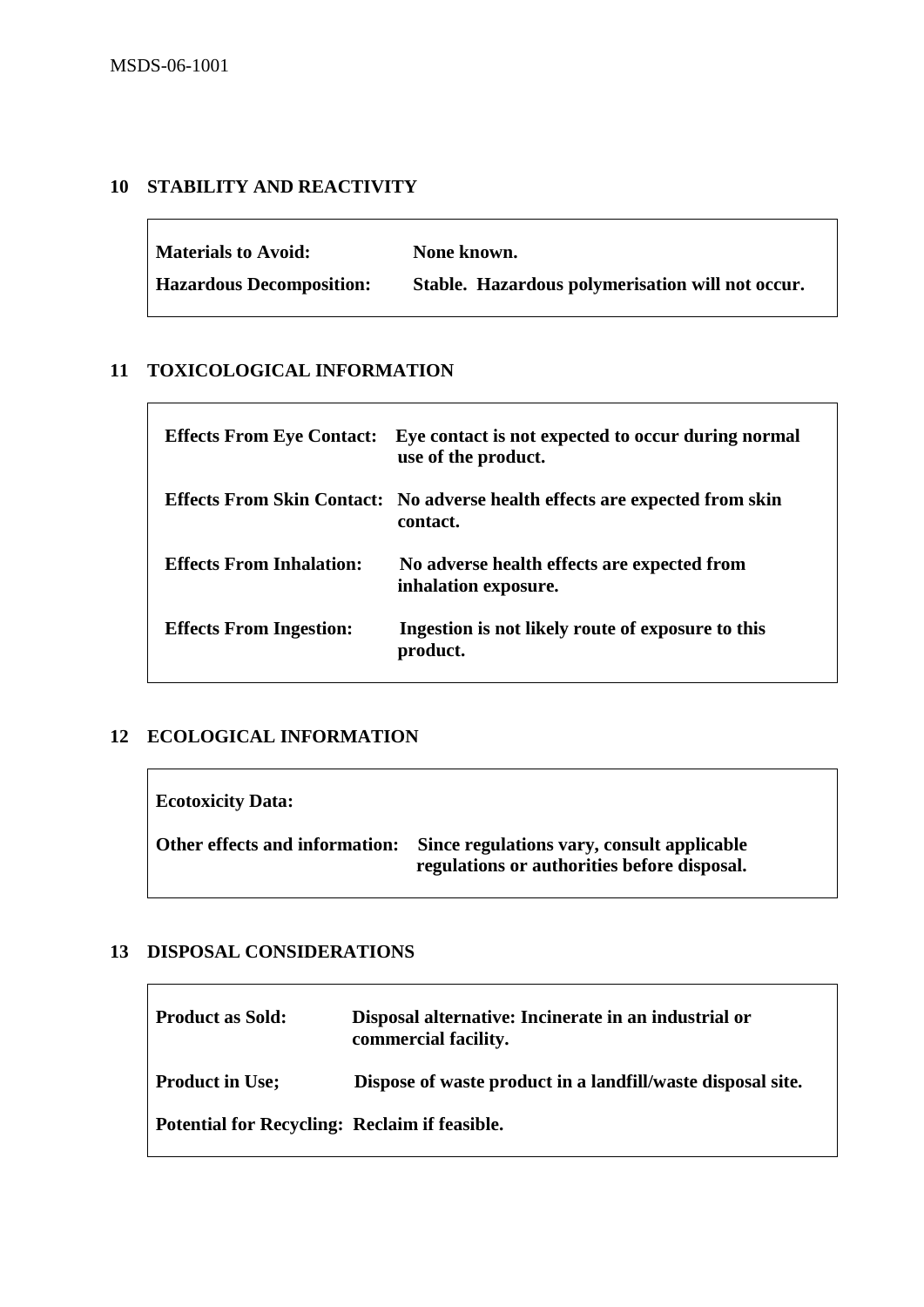# **14 TRANSPORT INFORMATION**

| <b>UN Number:</b>                |                                         | Not restricted for transportation. |  |
|----------------------------------|-----------------------------------------|------------------------------------|--|
|                                  | Road/Sea Freight (IMO) Classification:  |                                    |  |
|                                  | <b>Substance Identification Number:</b> | Not Applicable.                    |  |
|                                  | <b>Class:</b>                           | Not Applicable.                    |  |
|                                  | <b>Packing Group:</b>                   | <b>Not Applicable.</b>             |  |
|                                  | <b>Proper Shipping Name:</b>            | Not Applicable.                    |  |
|                                  | <b>PGR</b> (if applicable):             | <b>Not Applicable.</b>             |  |
| <b>ADR/RID Classification:</b>   |                                         |                                    |  |
|                                  | Class:                                  | <b>Not Applicable.</b>             |  |
|                                  | <b>Item Number:</b>                     | <b>Not Applicable.</b>             |  |
| <b>ICAD/IATA Classification:</b> |                                         |                                    |  |
|                                  | <b>Class:</b>                           | Not Applicable.                    |  |
|                                  | <b>Sub Risk:</b>                        | <b>Not Applicable</b>              |  |
|                                  | <b>Packing Group:</b>                   | Not Applicable.                    |  |
|                                  | <b>Proper Shipping Name:</b>            | Not Applicable.                    |  |

## **15 REGULATORY INFORMATION**

| <b>Precautionary Label Information:</b> |                       |
|-----------------------------------------|-----------------------|
| <b>Symbols:</b>                         | <b>None</b>           |
| <b>Risk Phrases:</b>                    | <b>Not Applicable</b> |
| <b>Safety Phrases:</b>                  | <b>Not Applicable</b> |
|                                         |                       |